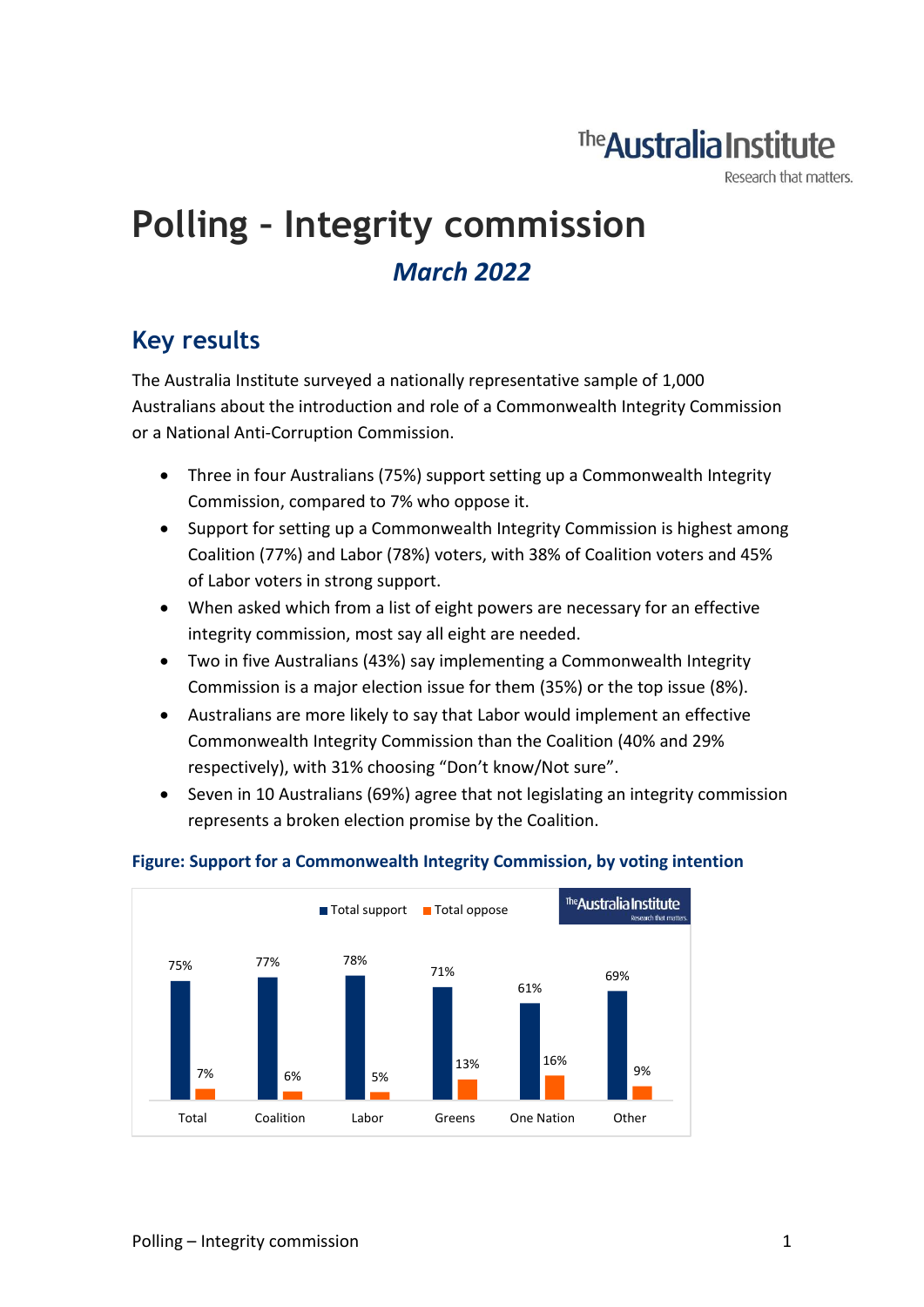Respondents were told that "A Commonwealth Integrity Commission or National Anti-Corruption Commission would investigate corruption within federal law enforcement, the public service, service providers, contractors, federal parliamentarians and their staff", and then asked if they would support or oppose setting up a Commonwealth Integrity Commission.

- Three in four Australians (75%) support setting up a Commonwealth Integrity Commission, compared to 7% who oppose it.
- Support for setting up a Commonwealth Integrity Commission is highest among Coalition (77%) and Labor (78%) voters, with 38% of Coalition voters and 45% of Labor voters in strong support.



#### **Figure 1: Support for a Commonwealth Integrity Commission, by voting intention**

- A majority of men, women and people of all age groups support setting up a Commonwealth Integrity Commission.
	- o Support is higher among men than women (81% and 69% respectively).
	- o Two in three Australians (64%) aged 18–29 support setting up a Commonwealth Integrity Commission, increasing to three in four (75– 77%) for those aged 30–59, and four in five (80%) for those over 60 years of age.
- A majority of Australians in the four larger states support setting up a Commonwealth Integrity Commission, with support highest in Victoria (78%) and NSW (77%), followed by Queensland (73%) and Western Australia (69%).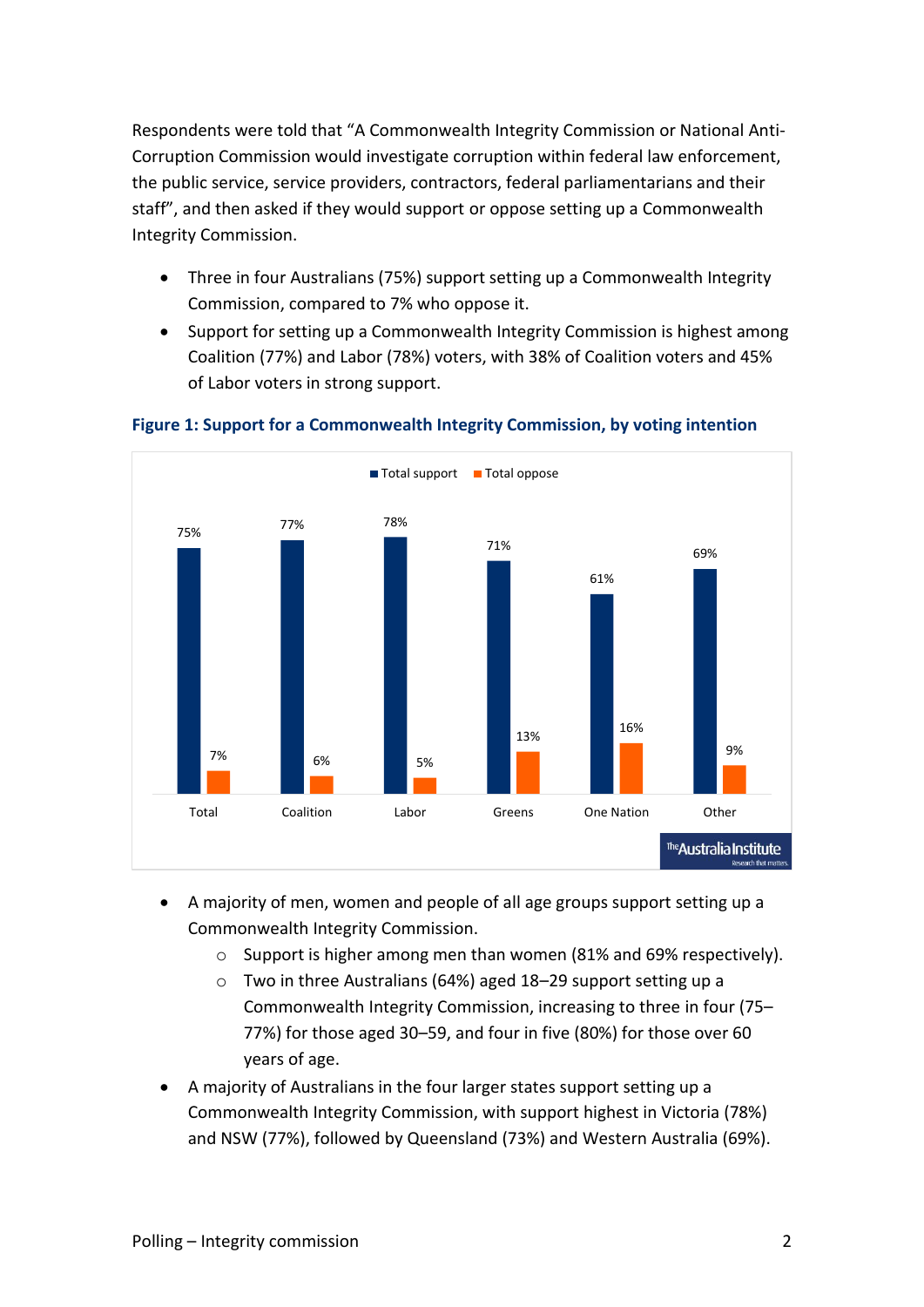Respondents were presented with a list of options for the powers that a Commonwealth Integrity Commission and asked which, if any, they thought would be necessary for an effective commission.

- Most Australians identify all eight powers as necessary for an effective commission.
- Three in four (74–75%) identify investigating allegations of corruption, making public findings of corruption and investigating criminal offences as necessary powers.
- Over two in three (68–69%) identify receiving and acting on whistle-blower complaints, referring cases to prosecution, compelling people to provide evidence and making public reports about evidence as necessary powers.
- 64% identify holding public hearings as a necessary power for an effective Commonwealth Integrity Commission.



#### **Figure 2: Necessary powers for an effective commission**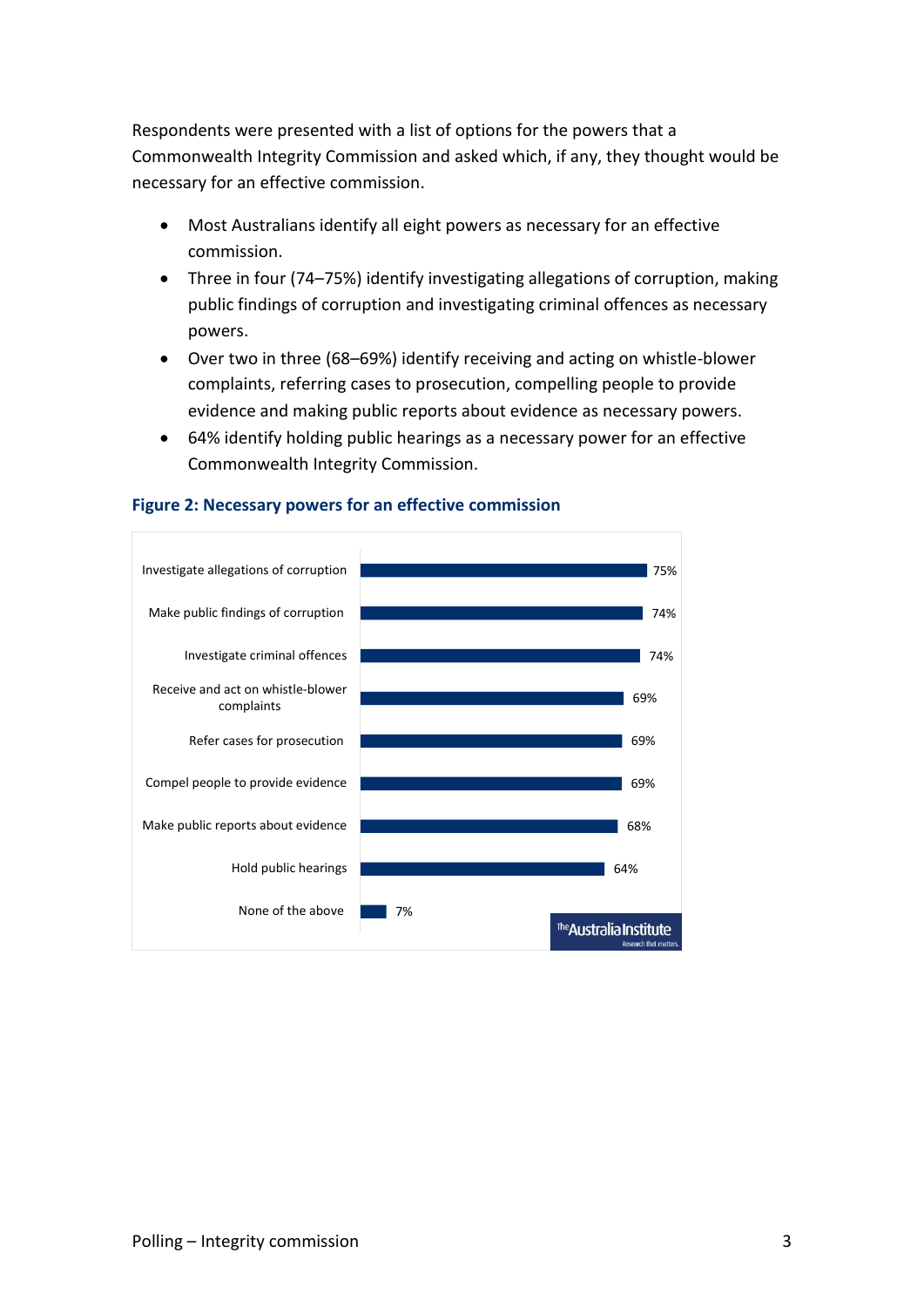There is little variation by voting intention on the necessary powers for an effective Commonwealth Integrity Commission.

- For every power, a majority of each voting intention thought that power was necessary for an effective commission.
- Overall, there was no apparent trend of one voting intention favouring more powers than another voting intention.



#### **Figure 3: Necessary powers for an effective commission, by voting intention**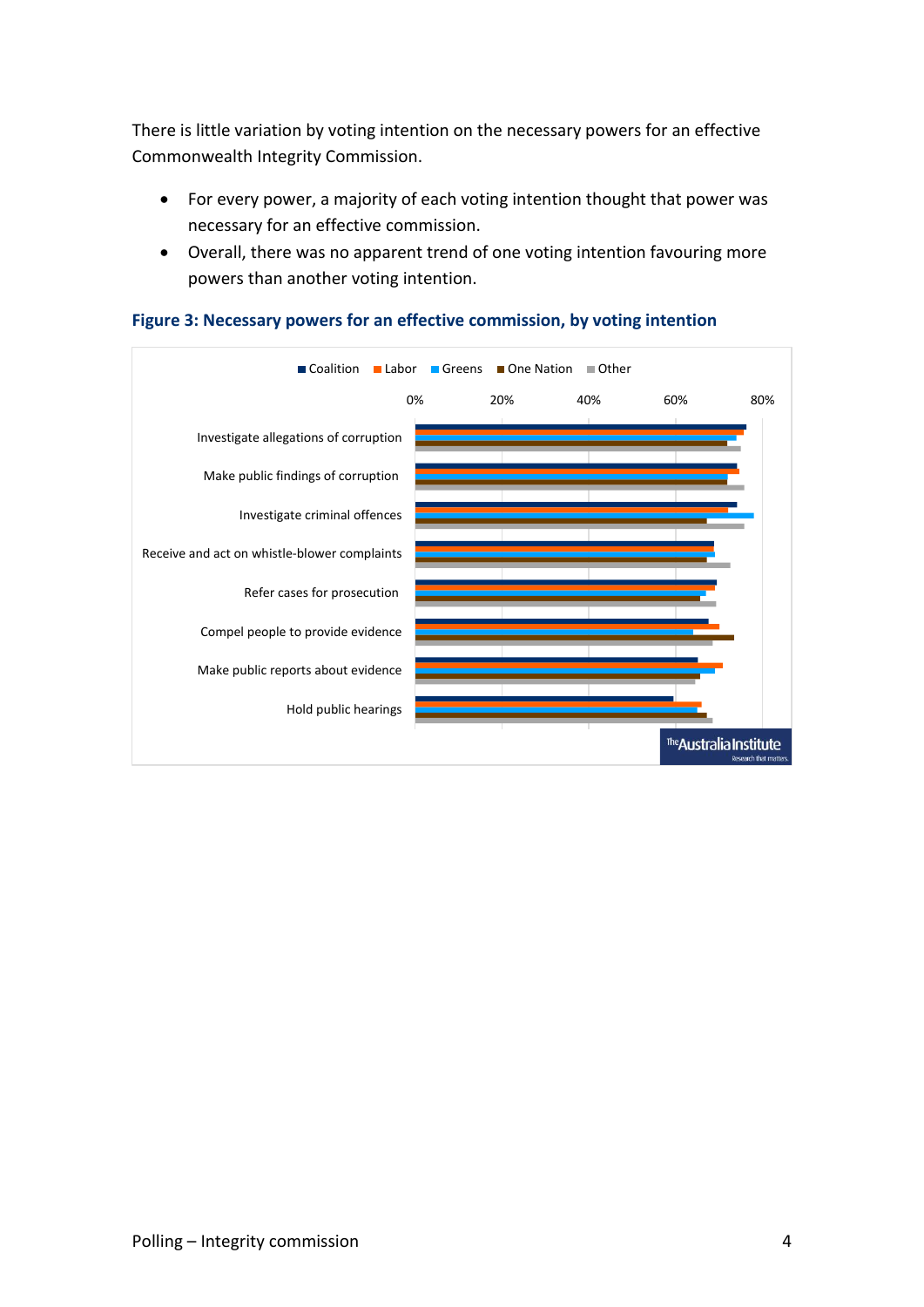Respondents were asked if implementing a Commonwealth Integrity Commission is an election issue for them.

- Two in five Australians (43%) say implementing a Commonwealth Integrity Commission is a major election issue for them (35%) or the top issue (8%).
- 32% say implementing a Commonwealth Integrity Commission is a minor election issue for them, and 25% say it is not an election issue for them.
- Labor, Greens and Independent/Other voters are most likely to say implementing a Commonwealth Integrity Commission is a major or the top election issue for them (48%, 49% and 47% respectively).
- One in three Coalition voters say implementing a Commonwealth Integrity Commission is a major or the top election issue for them (36%), including 8% for whom it is their top election issue.



#### **Figure 4: Commonwealth Integrity Commission an election issue for you**

Respondents were asked which party they believe is more likely to implement an effective Commonwealth Integrity Commission if they win the next election.

• Australians are more likely to say that Labor would implement an effective Commonwealth Integrity Commission than the Coalition (40% and 29% respectively), with 31% choosing "Don't know/Not sure".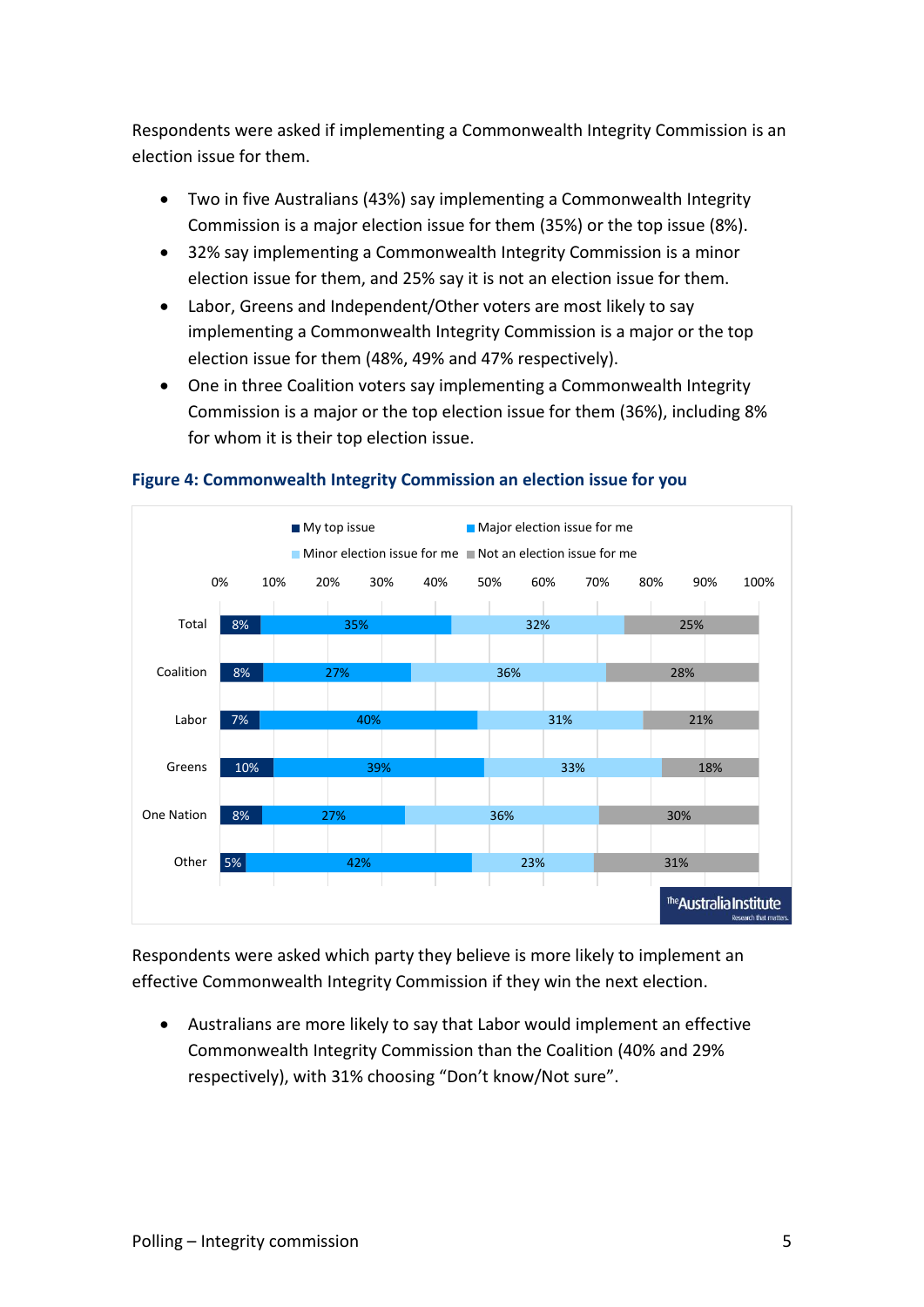Respondents were told that "In December 2018, ahead of the 2019 election, the Morrison Government committed to legislating a Commonwealth Integrity Commission to investigate corruption. Over three years later, the Morrison Government has not yet legislated a Commonwealth Integrity Commission". They were then asked whether they agreed or disagreed that this represents a broken election promise.

- Seven in 10 Australians (69%) agree that not legislating an integrity commission represents a broken election promise by the Coalition, including 34% who strongly agree.
- Among all voting intentions, a majority agree that the not legislating an integrity commission represents a broken election promise, including 54% of Coalition voters, 82% of Labor voters, 74% of Greens voters, 59% of One Nation voters and 65% of Independent/Other voters.



#### **Figure 5: Not legislating an integrity commission is a broken election promise**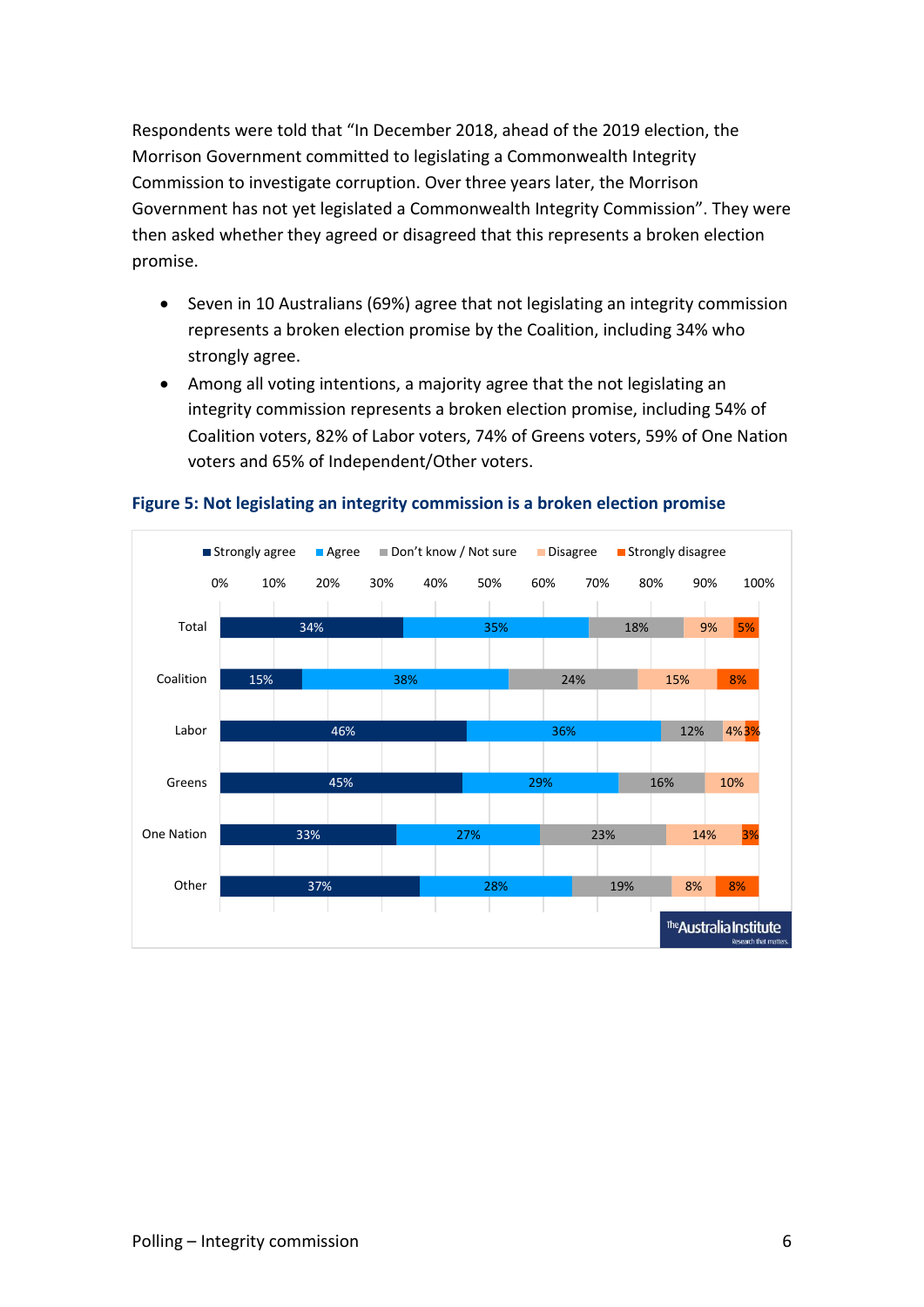## **Method**

The Australia Institute surveyed 1,000 adults living in Australia from 22 to 25 February 2022, online through Dynata's panel, with nationally representative samples by gender, age and region.

The results were weighted by three variables (gender x age group x state/territory) based on the latest Australian Bureau of Statistics data, using the raking method. This resulted in an effective sample size of 963.

The margin of error (95% confidence level) for the national results is 3%.

Results are shown only for larger states.

Federal lower house voting intention questions appeared just after the initial demographic questions, before policy questions.

Respondents who answered "Don't know / Not sure" for voting intention questions were then asked a leaning question.

The 2PP result was calculated by recorded preferences at the last election.

Voting crosstabs show voting intentions for the House of Representatives. Those who were undecided were asked which way they were leaning; these leanings are included in voting intention crosstabs. "Coalition" includes separate responses for Liberal and National. "Other" refers to Independent/Other.

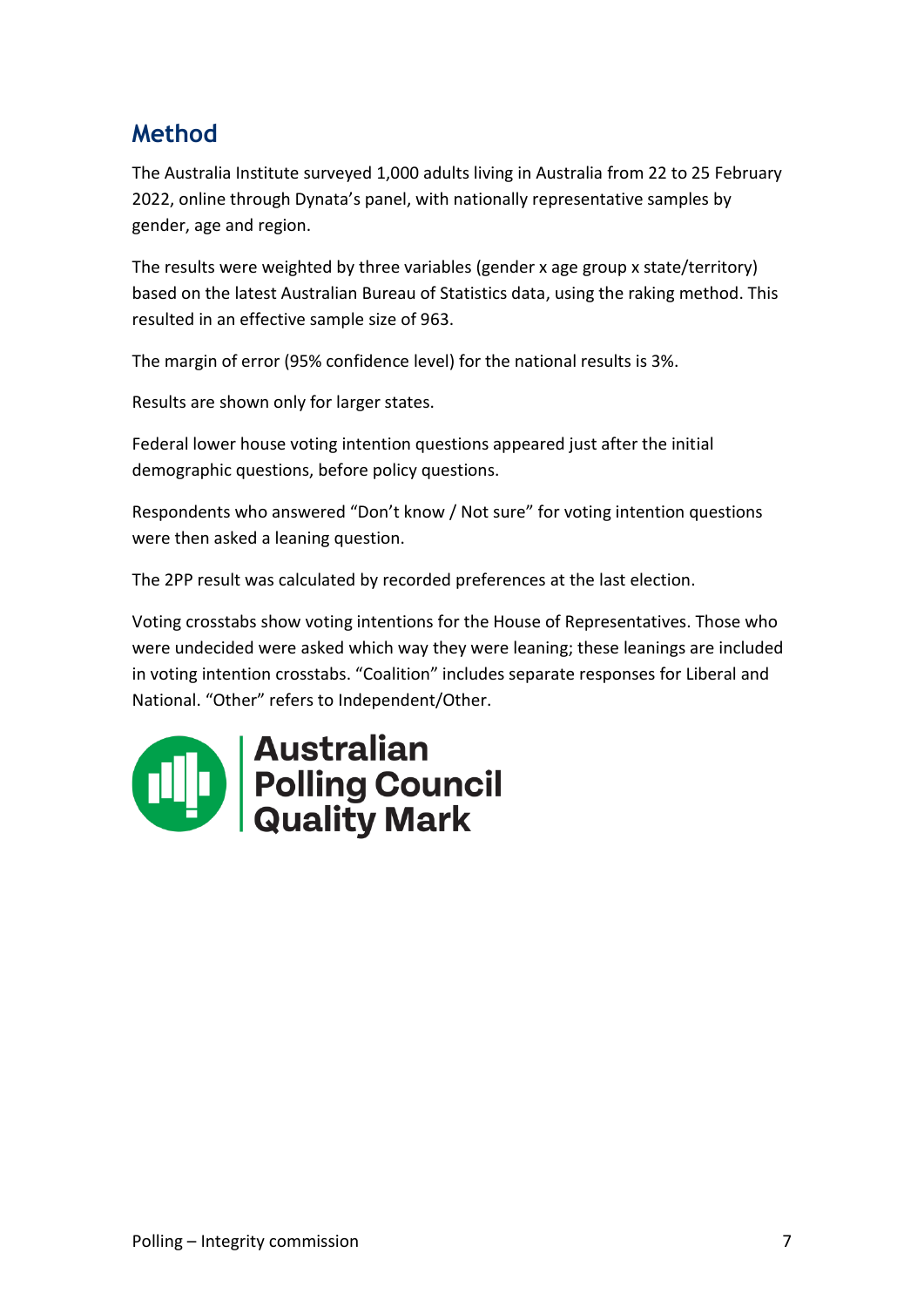## **Detailed results**

No preceding questions in the poll are expected to have influenced the results of the questions published here.

**A Commonwealth Integrity Commission or National Anti-Corruption Commission would investigate corruption within federal law enforcement, the public service, service providers, contractors, federal parliamentarians and their staff.**

|                         | Total | <b>Male</b> | <b>Female</b> | <b>NSW</b> | <b>OLD</b> | VIC | <b>WA</b> |
|-------------------------|-------|-------------|---------------|------------|------------|-----|-----------|
| <b>Strongly support</b> | 41%   | 46%         | 36%           | 41%        | 41%        | 44% | 37%       |
| <b>Support</b>          | 34%   | 35%         | 33%           | 36%        | 32%        | 34% | 31%       |
| <b>Oppose</b>           | 6%    | 5%          | 6%            | 7%         | 5%         | 4%  | 4%        |
| <b>Strongly oppose</b>  | 2%    | 2%          | 2%            | 1%         | 1%         | 2%  | 3%        |
| Don't know/Not sure     | 18%   | 12%         | 23%           | 15%        | 21%        | 15% | 25%       |

**Do you support or oppose setting up a Commonwealth Integrity Commission?**

|                         | Total | <b>Coalition</b> | Labor | <b>Greens</b> | <b>One Nation</b> | <b>Other</b> |
|-------------------------|-------|------------------|-------|---------------|-------------------|--------------|
| <b>Strongly support</b> | 41%   | 38%              | 45%   | 44%           | 30%               | 39%          |
| <b>Support</b>          | 34%   | 39%              | 33%   | 27%           | 31%               | 30%          |
| <b>Oppose</b>           | 6%    | 5%               | 4%    | 11%           | 11%               | 4%           |
| <b>Strongly oppose</b>  | 2%    | 0%               | 1%    | 2%            | 5%                | 5%           |
| Don't know/Not sure     | 18%   | 17%              | 17%   | 16%           | 23%               | 23%          |

|                         | Total | 18-29 | 30-39 | 40-49 | $50 - 59$ | $60+$ |
|-------------------------|-------|-------|-------|-------|-----------|-------|
| <b>Strongly support</b> | 41%   | 29%   | 38%   | 41%   | 45%       | 50%   |
| <b>Support</b>          | 34%   | 35%   | 37%   | 35%   | 33%       | 30%   |
| <b>Oppose</b>           | 6%    | 12%   | 4%    | 5%    | 5%        | 4%    |
| <b>Strongly oppose</b>  | 2%    | 1%    | 3%    | 1%    | 2%        | 1%    |
| Don't know/Not sure     | 18%   | 23%   | 18%   | 18%   | 16%       | 16%   |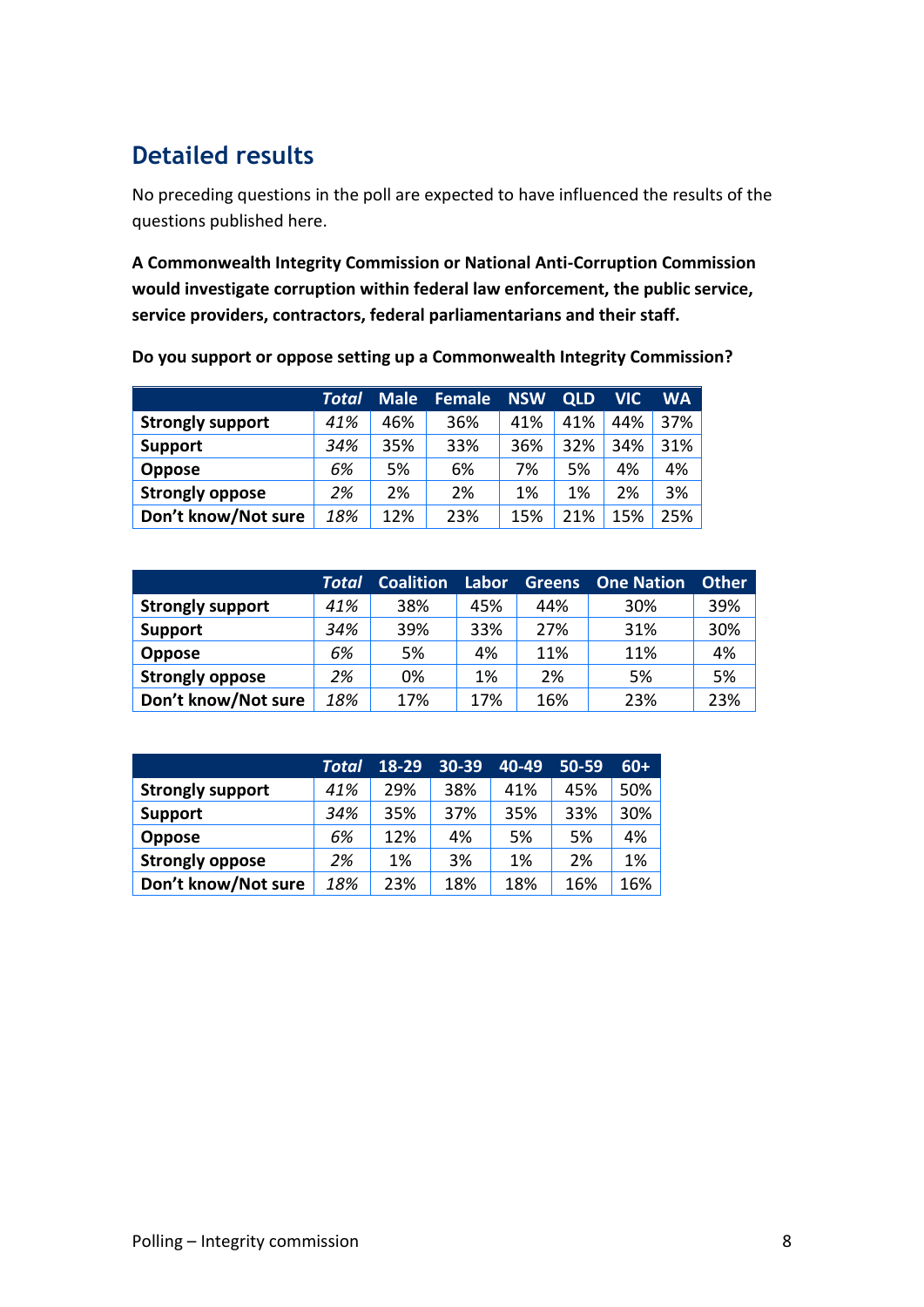**The Federal government's proposed Commonwealth Integrity Commission would investigate systemic corruption within federal law enforcement, the public service, service providers, contractors, federal parliamentarians and their staff.**

**In your opinion which, if any, of the following powers would be necessary for an effective commission?**

|                                      | Total | <b>Male</b> | <b>Female</b> | <b>NSW</b> | <b>QLD</b> | <b>VIC</b> | <b>WA</b> |
|--------------------------------------|-------|-------------|---------------|------------|------------|------------|-----------|
| <b>Receive and act on whistle-</b>   | 69%   | 70%         | 68%           | 65%        | 70%        | 70%        | 75%       |
| blower complaints                    |       |             |               |            |            |            |           |
| <b>Hold public hearings</b>          | 64%   | 63%         | 65%           | 62%        | 61%        | 66%        | 71%       |
| Compel people to provide             | 69%   | 71%         | 67%           | 65%        | 70%        | 69%        | 74%       |
| evidence                             |       |             |               |            |            |            |           |
| <b>Investigate criminal offences</b> | 74%   | 75%         | 73%           | 68%        | 76%        | 76%        | 79%       |
| Investigate allegations of           | 75%   | 77%         | 74%           | 71%        | 75%        | 78%        | 85%       |
| corruption                           |       |             |               |            |            |            |           |
| Make public reports about            | 68%   | 69%         | 67%           | 65%        | 67%        | 71%        | 74%       |
| evidence                             |       |             |               |            |            |            |           |
| <b>Make public findings of</b>       | 74%   | 76%         | 72%           | 71%        | 76%        | 76%        | 78%       |
| corruption                           |       |             |               |            |            |            |           |
| Refer cases for prosecution          | 69%   | 73%         | 65%           | 65%        | 70%        | 73%        | 72%       |
| All of the above                     | 52%   | 52%         | 52%           | 50%        | 51%        | 53%        | 62%       |
| None of the above                    | 7%    | 4%          | 9%            | 8%         | 7%         | 7%         | 10%       |

*Where applicable, answers include those who nominated "All of the above".* 

|                                      | Total | 18-29 | 30-39 | 40-49 | 50-59 | $60+$ |
|--------------------------------------|-------|-------|-------|-------|-------|-------|
| Receive and act on whistle-          | 69%   | 48%   | 60%   | 68%   | 79%   | 86%   |
| blower complaints                    |       |       |       |       |       |       |
| <b>Hold public hearings</b>          | 64%   | 56%   | 60%   | 59%   | 68%   | 76%   |
| Compel people to provide             | 69%   | 45%   | 62%   | 68%   | 79%   | 84%   |
| evidence                             |       |       |       |       |       |       |
| <b>Investigate criminal offences</b> | 74%   | 58%   | 64%   | 73%   | 79%   | 89%   |
| <b>Investigate allegations of</b>    | 75%   | 56%   | 70%   | 76%   | 81%   | 89%   |
| corruption                           |       |       |       |       |       |       |
| Make public reports about            | 68%   | 55%   | 60%   | 65%   | 76%   | 80%   |
| evidence                             |       |       |       |       |       |       |
| Make public findings of              | 74%   | 53%   | 68%   | 73%   | 82%   | 88%   |
| corruption                           |       |       |       |       |       |       |
| Refer cases for prosecution          | 69%   | 48%   | 60%   | 68%   | 79%   | 84%   |
| All of the above                     | 52%   | 35%   | 45%   | 51%   | 59%   | 67%   |
| None of the above                    | 7%    | 12%   | 8%    | 8%    | 4%    | 4%    |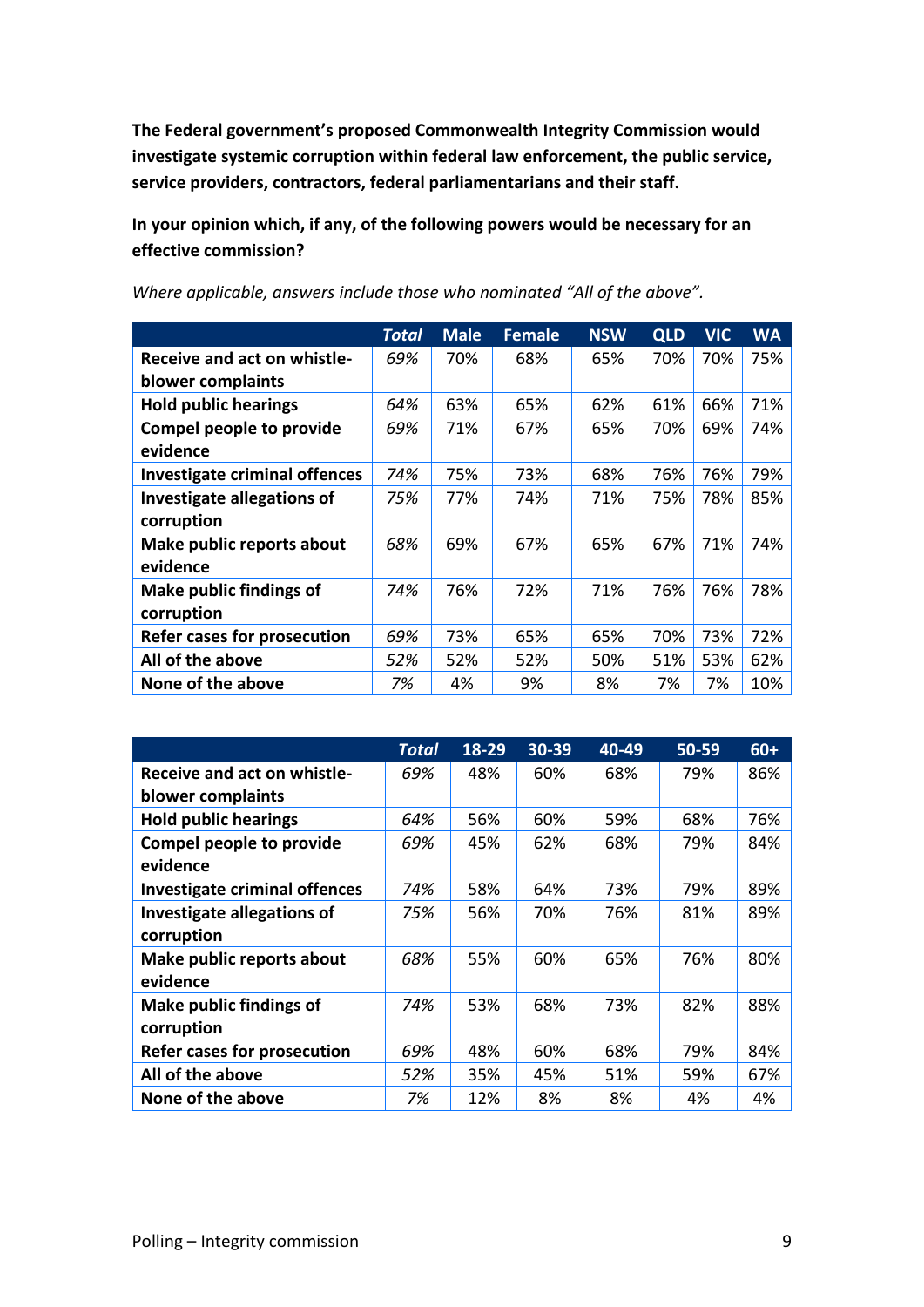|                                                 | Total | <b>Coalition</b> | Labor | <b>Greens</b> | One           | <b>Other</b> |
|-------------------------------------------------|-------|------------------|-------|---------------|---------------|--------------|
|                                                 |       |                  |       |               | <b>Nation</b> |              |
| <b>Receive and act on</b>                       | 69%   | 69%              | 69%   | 69%           | 67%           | 73%          |
| whistle-blower<br>complaints                    |       |                  |       |               |               |              |
| <b>Hold public hearings</b>                     | 64%   | 60%              | 66%   | 65%           | 67%           | 69%          |
| Compel people to provide<br>evidence            | 69%   | 68%              | 70%   | 64%           | 73%           | 69%          |
| <b>Investigate criminal</b><br>offences         | 74%   | 74%              | 72%   | 78%           | 67%           | 76%          |
| <b>Investigate allegations of</b><br>corruption | 75%   | 76%              | 76%   | 74%           | 72%           | 75%          |
| <b>Make public reports</b><br>about evidence    | 68%   | 65%              | 71%   | 69%           | 66%           | 65%          |
| <b>Make public findings of</b><br>corruption    | 74%   | 74%              | 75%   | 72%           | 72%           | 76%          |
| Refer cases for<br>prosecution                  | 69%   | 69%              | 69%   | 67%           | 66%           | 69%          |
| All of the above                                | 52%   | 50%              | 53%   | 50%           | 56%           | 56%          |
| None of the above                               | 7%    | 5%               | 7%    | 6%            | 11%           | 10%          |

#### **Is implementing a Commonwealth Integrity Commission an election issue for you?**

|                                        | <b>Total</b> | <b>Male</b> | <b>Female</b> | <b>NSW</b> | <b>QLD</b> | <b>VIC</b> | <b>WA</b> |
|----------------------------------------|--------------|-------------|---------------|------------|------------|------------|-----------|
| It is my top issue                     | 8%           | 8%          | 7%            | 12%        | 7%         | 5%         | 6%        |
| It is a major election issue<br>for me | 35%          | 37%         | 34%           | 36%        | 34%        | 39%        | 35%       |
| It is a minor election issue<br>for me | 32%          | 32%         | 32%           | 31%        | 29%        | 35%        | 27%       |
| It is not an election issue<br>for me  | 25%          | 23%         | 27%           | 21%        | 30%        | 21%        | 31%       |

|                                        | Total | <b>Coalition</b> | Labor | <b>Greens</b> | One<br><b>Nation</b> | <b>Other</b> |
|----------------------------------------|-------|------------------|-------|---------------|----------------------|--------------|
| It is my top issue                     | 8%    | 8%               | 7%    | 10%           | 8%                   | 5%           |
| It is a major election issue<br>for me | 35%   | 27%              | 40%   | 39%           | 27%                  | 42%          |
| It is a minor election issue<br>for me | 32%   | 36%              | 31%   | 33%           | 36%                  | 23%          |
| It is not an election issue<br>for me  | 25%   | 28%              | 21%   | 18%           | 30%                  | 31%          |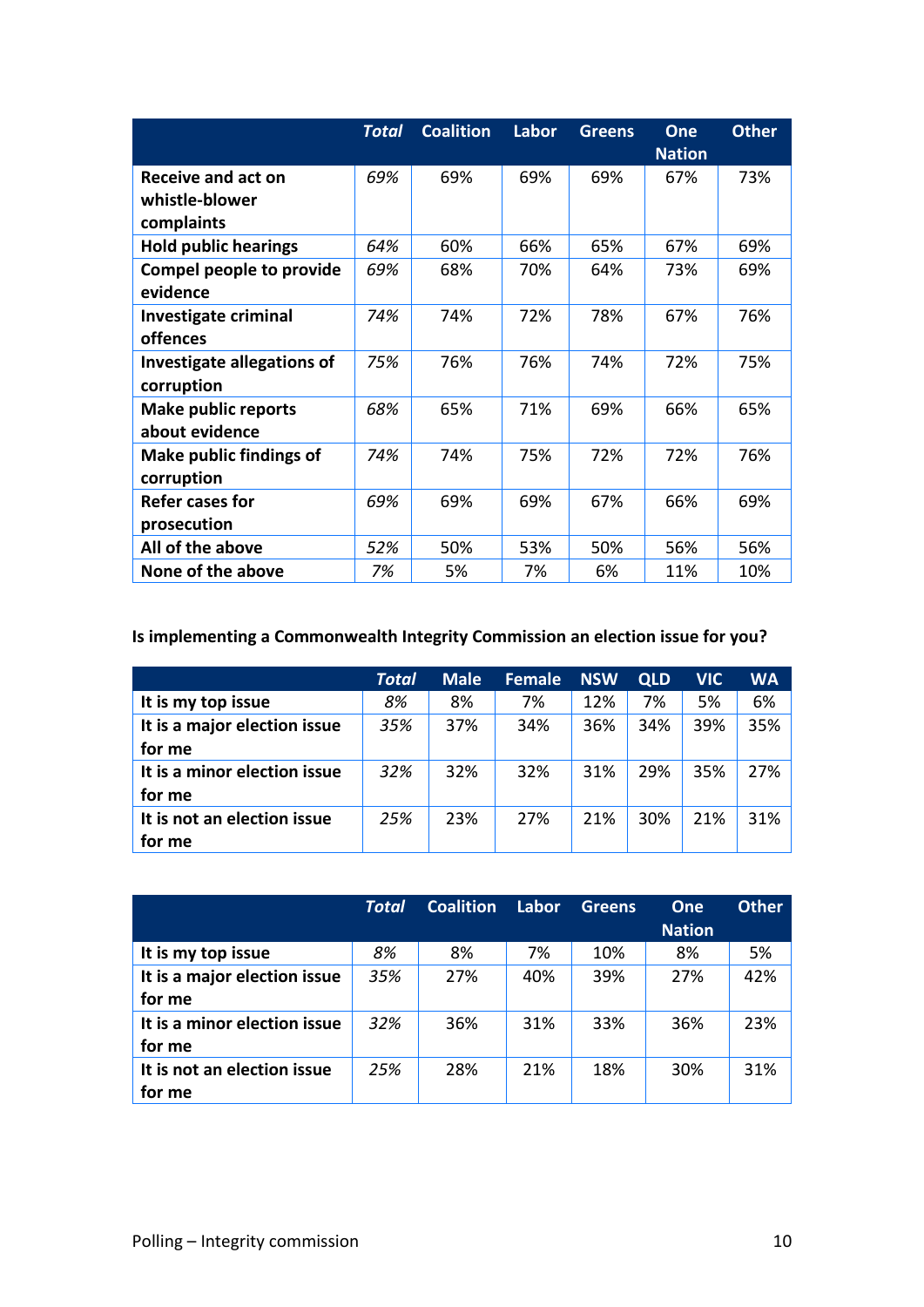|                                     |            |     |     | Total 18-29 30-39 40-49 50-59 |     | 60+             |
|-------------------------------------|------------|-----|-----|-------------------------------|-----|-----------------|
| It is my top issue                  | 8%         | 11% | 9%  | 8%                            | 8%  | 4%              |
| It is a major election issue for me | 35%        | 33% | 39% | 37%                           | 34% | 33%             |
| It is a minor election issue for me | <b>32%</b> | 31% | 34% | 31%                           | 31% | 33%             |
| It is not an election issue for me  | 25%        | 26% | 19% | 24%                           | 27% | 30 <sup>%</sup> |

**Which party do you believe is more likely to implement an effective Commonwealth Integrity Commission if they win the next federal election?**

|                                |     |         | Total Male Female NSW QLD VIC WA |     |                 |  |
|--------------------------------|-----|---------|----------------------------------|-----|-----------------|--|
| The Liberal-National Coalition |     | 29% 32% | 25%                              |     | 30% 30% 29% 21% |  |
| The Labor Party                | 40% | $ 42\%$ | 39%                              |     | 44% 37% 37% 48% |  |
| Don't know / Not sure          | 31% | -26%    | 36%                              | 26% | 33%   34%   31% |  |

|                                                 | Total | <b>Coalition</b> | Labor | <b>Greens</b> | <b>One</b><br><b>Nation</b> | <b>Other</b> |
|-------------------------------------------------|-------|------------------|-------|---------------|-----------------------------|--------------|
| <b>The Liberal-National</b><br><b>Coalition</b> | 29%   | 67%              | 4%    | 22%           | 20%                         | 16%          |
| The Labor Party                                 | 40%   | 10%              | 76%   | 41%           | 16%                         | 19%          |
| Don't know / Not sure                           | 31%   | 24%              | 20%   | 37%           | 64%                         | 65%          |

|                                       |     | Total 18-29 30-39 40-49 50-59 |     |     |     | -60+       |
|---------------------------------------|-----|-------------------------------|-----|-----|-----|------------|
| <b>The Liberal-National Coalition</b> | 29% | 26%                           | 28% | 27% | 25% | <b>37%</b> |
| The Labor Party                       | 40% | 46%                           | 40% | 40% | 46% | 31%        |
| Don't know / Not sure                 | 31% | 28%                           | 33% | 33% | 29% | 32%        |